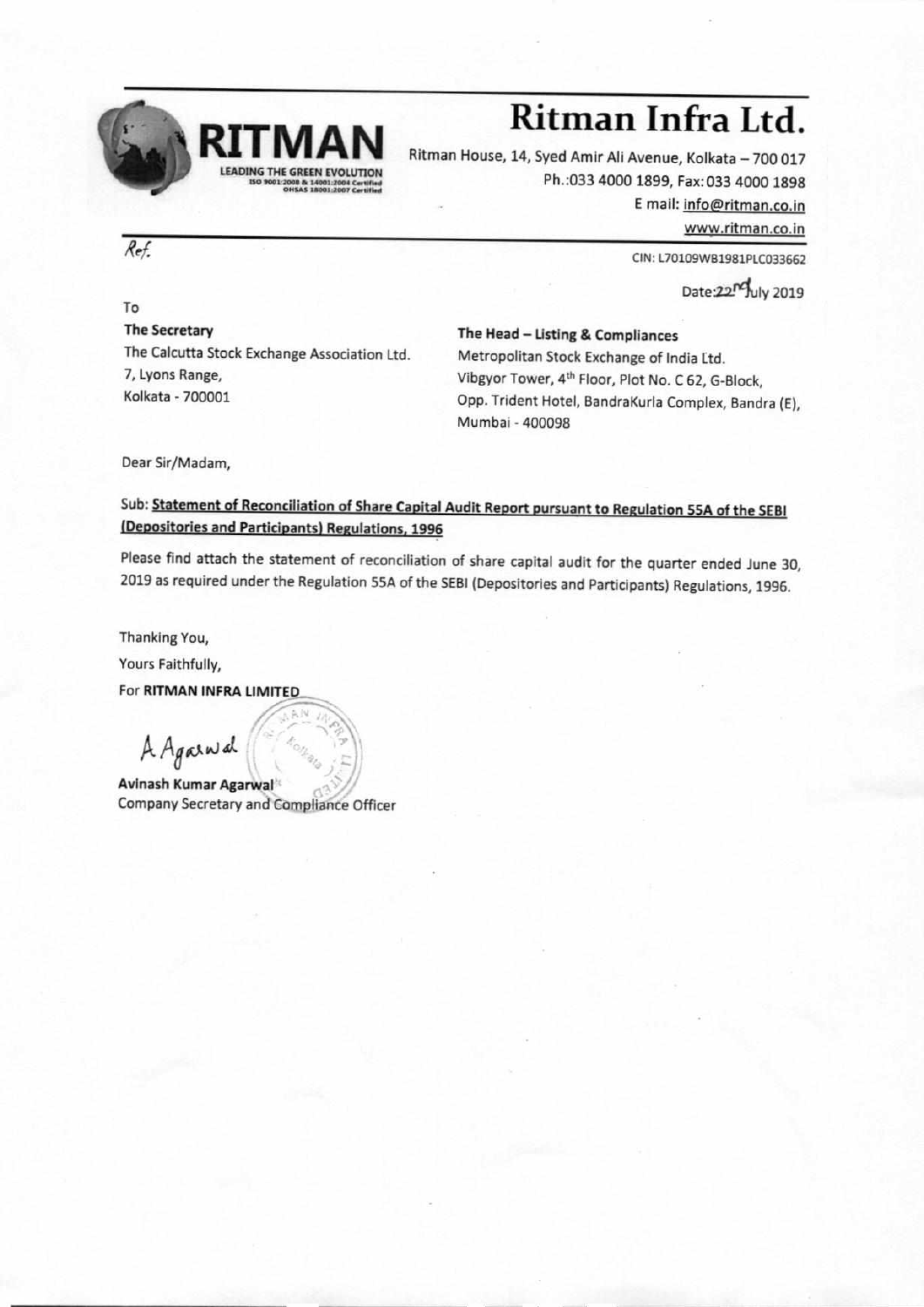## **S. A. & Associates**

Company Secretaries

`SWASTIK', 334/157, Jessore Raod. SN-8, (Ground Floor), Kolkata-700089 Ph:2534 2445 / 9830591639 / 2534 3481 Mobile : 98300 16001 Email Id: cs.sa.associates@gmail.com

#### RECONCILIATION OF SHARE CAPITAL AUDIT

- 1 For Quarter Ended
- 2 ISIN
- 3 Face Value
- 4 Name of the Company
- 5 Registered Office Address
- 6 Correspondence Address
- 7 Telephone & Fax Nos.
- 8 E-mail Address

10 **Issued Capital** 

9 Name of the Stock Exchanges where the company's securities are listed:

30th June, 2019 INE393C01017 Rs. 10/- Ritman Infra Limited Ritman House, 14, Syed Amir Ali Avenue, Kolkata - 700017 Ritman House, 14, Syed Amir Ali Avenue, Kolkata - 700017 033 40001899 / 40001898 info@ritman.co.in

1. The Calcutta Stock Exchange Ltd. 2. Metropolitan Stock Exchange of India Limited

| Number of Shares | % of Total Issued Capital |
|------------------|---------------------------|
| 3,192,500        | 100%                      |
| 3,192,500        | 100%                      |

| 2,065,350 |  |
|-----------|--|
| 1,119,350 |  |
| 7,800     |  |

3,192,500

No Difference

17 Certifying the details of changes in share capital during the quarter under consideration as per Table below:

| Particulars* | No. of<br>Shares | Applied / Not<br>Applied for<br>listing | Listed on Stock<br>exchanges<br>(Specify names) | whether<br>intimated to<br><b>CDSL</b> | whether<br>intimated to<br><b>NSDL</b> | In-principal approval<br>pending for stock<br>exchanges (specify names) |
|--------------|------------------|-----------------------------------------|-------------------------------------------------|----------------------------------------|----------------------------------------|-------------------------------------------------------------------------|
|              |                  |                                         | NO CHANGE                                       |                                        |                                        |                                                                         |

Rights. Bonus. ,Preferential Issue, ESOPs. Amalgamation. Conversion, Buyback, Capital Reduction, Forfeiture, Any other (to specify)

18 Register of Members is updated (Yes / No)

if not, updated upto which date

19 Reference of previous quarter with regards to excess dematerialized shares, if any,



Yes N.A.

N.A.

### 11 Listed Capital (Exchange Wise)

(as per company's records)

- 12 Held in dematerialised form in CDSL
- 13 Held in dematerialised form in NSDL

14 Physical

- 15 Total No. of shares  $(12 + 13 + 14)$
- 16 Reasons for difference if any, between (10&11), (10&15), (11&15):